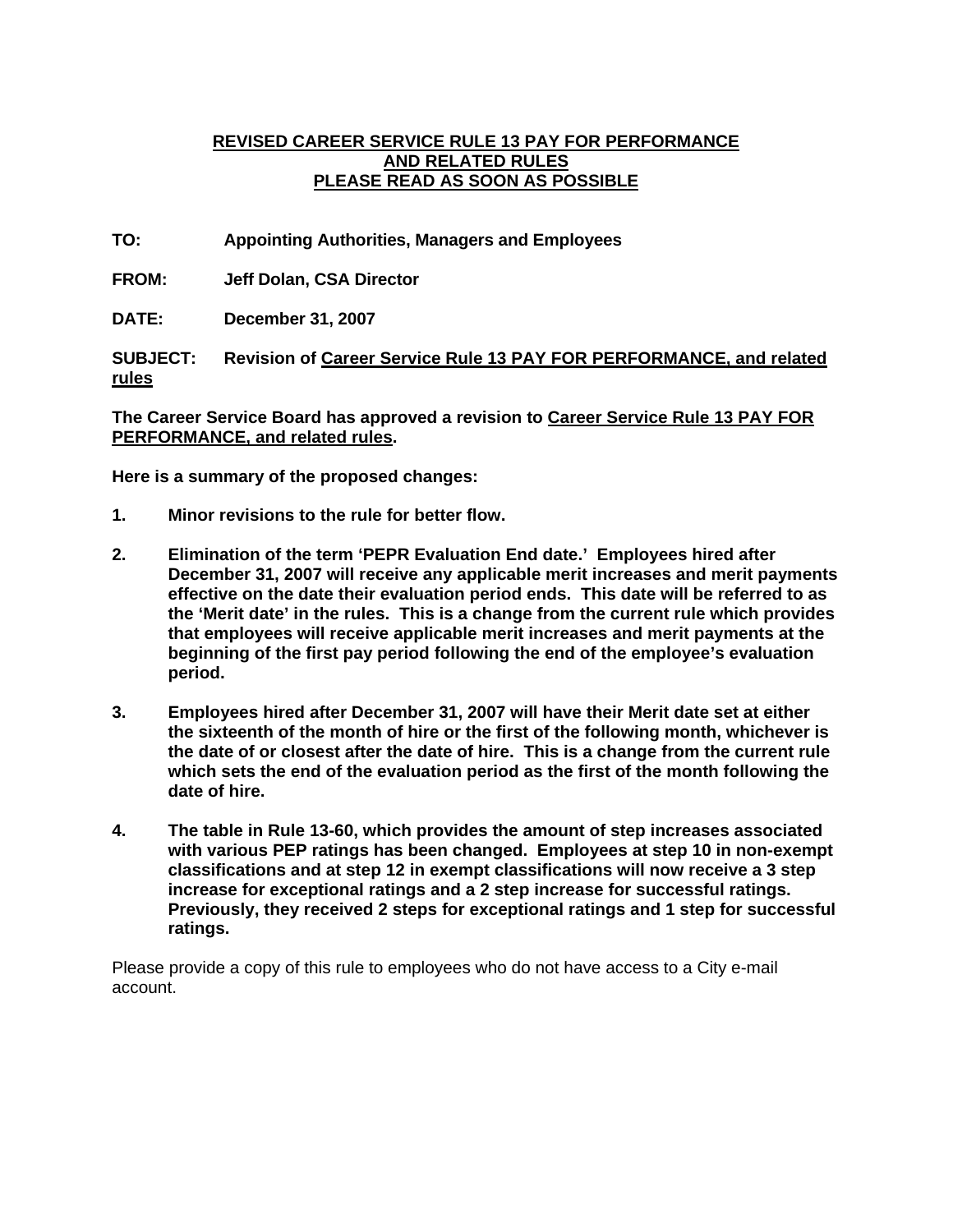# **MEMORANDUM**

### **REVISION 23 SERIES C**

**TO:** Holders of CSA Rule Books

**FROM:** Career Service Board

- **DATE:** December 31, 2007
- **SUBJECT:** Revision of Career Service Rule 13 PAY FOR PERFORMANCE, and related rules

The Career Service Board has revised Career Service Rule 13 PAY FOR PERFORMANCE, and related rules. The effective date of this revision is January 1, 2008.

|         |                                              | <b>Page Number</b> | <b>Issuance Dates</b>           |
|---------|----------------------------------------------|--------------------|---------------------------------|
| Remove  | <b>Entire Chapter 13</b>   13-1 through 13-5 | $9 - 2$            | April 1, 2006<br>March 12, 2007 |
| Replace | Entire Chapter 13   13-1 through 13-5        | $9 - 2$            | January 1, 2008                 |

# **PLEASE INSERT IN YOUR RULE BOOK AS SOON AS POSSIBLE. THANK YOU.**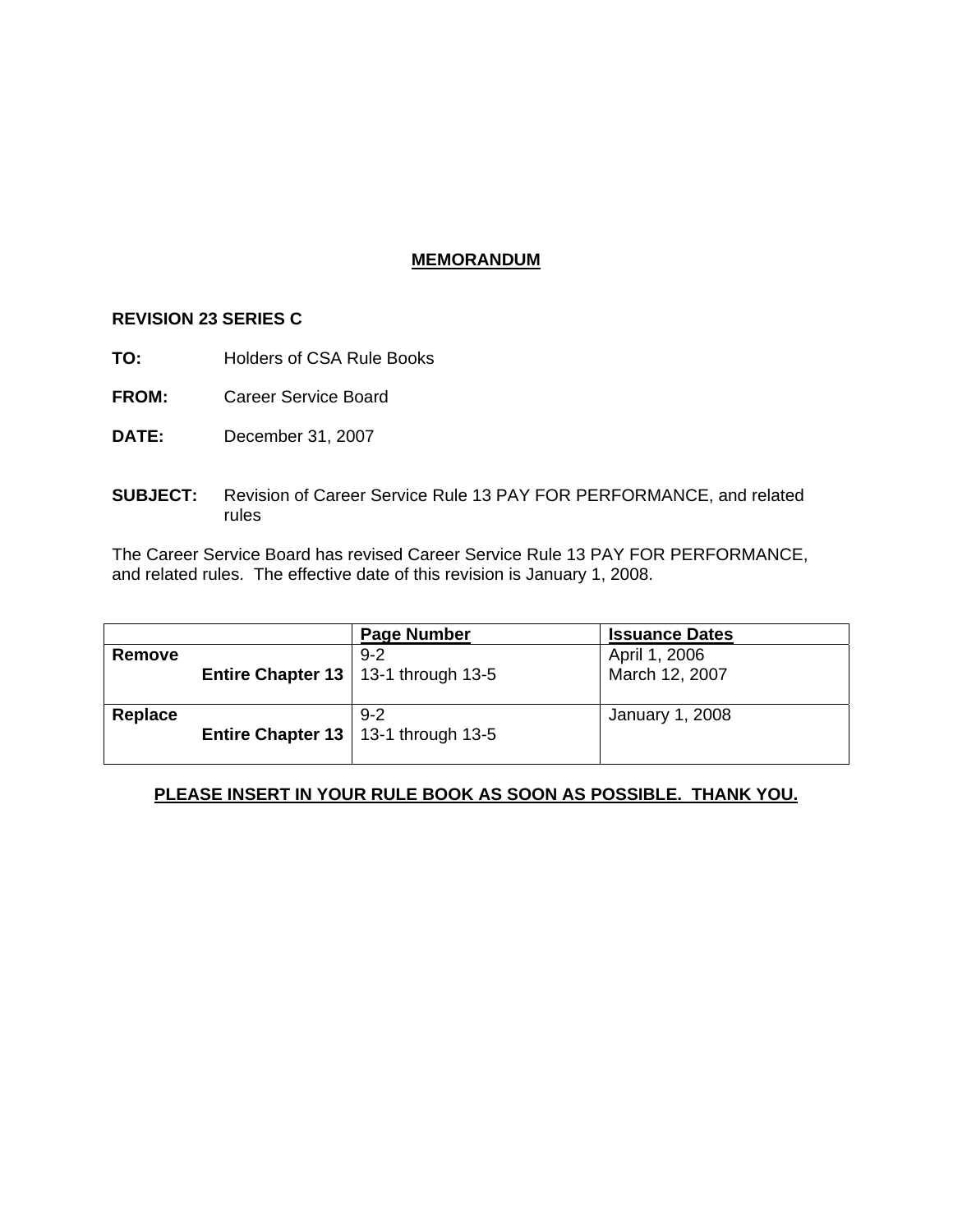# Section 9-6 Designees

Appointing authorities, including the Personnel Director, may delegate any authority given to them under this rule to a subordinate employee.

### Section 9-10 Pay practices

- A. Pay practices include, but are not limited to items such as pay when first employed, changes in pay resulting from changes in position or classification, differentials, overtime pay, standby pay, and merit increases.
- B. The kind and level of pay practices for Career Service employees shall be determined by the Career Service Board ("Board") following a survey of other employers or based on the City's needs.
- C. Applicability to Deputy Sheriffs: None of the provisions of this Rule 9 shall apply to employees who hold positions in classifications in the Undersheriff pay schedules.

# Section 9-20 Pay When First Employed

- A. Upon the appointment of a new employee, the appointing authority shall designate the pay for the employee. A step higher than the entry rate but not to exceed step "16" in a non-exempt schedule, step "18" in an exempt schedule, or the last step in all other schedules, may be designated if necessary to obtain the services of an unusually wellqualified person. The decision to appoint at a step higher than the entry rate should be based on market conditions, related experience, previous work record, specialization of education, salary history and quality/quantity of education. In any event, qualifications should exceed the minimum qualifications stated in the classification specification, and internal equity shall be considered. The appointing authority shall submit documentation with the Personnel Action Form documenting the justification for hiring an employee beginning at step "11" and up to and including step "16" in a non-exempt pay schedule or beginning at step "13" and up to and including step "18" in an exempt pay schedule (Revised effective January 1, 2008; Rule Revision Memo 23C).
- B. If market conditions prevent the city from hiring qualified candidates, the appointing authority may request authorization from the Personnel Director to pay the new employee at a pay step higher than step "16" in a non-exempt schedule and step "18" in an exempt schedule. In no event shall an employee's pay exceed the highest step in the pay range applicable to that position. The request shall be accompanied by a written justification for the request. The Personnel Director may approve the request if the justification establishes that the waiver is essential to the accomplishment of the department or agency mission and is justified by market conditions, as well as the new employee's related experience, previous work record, specialization of education, salary history and quality/quantity of education.

# Section 9-30 Changes in Classification and Pay

A change in an employee's classification may occur through promotion, transfer, demotion, Employee Internship Appointment, re-allocation, or re-instatement.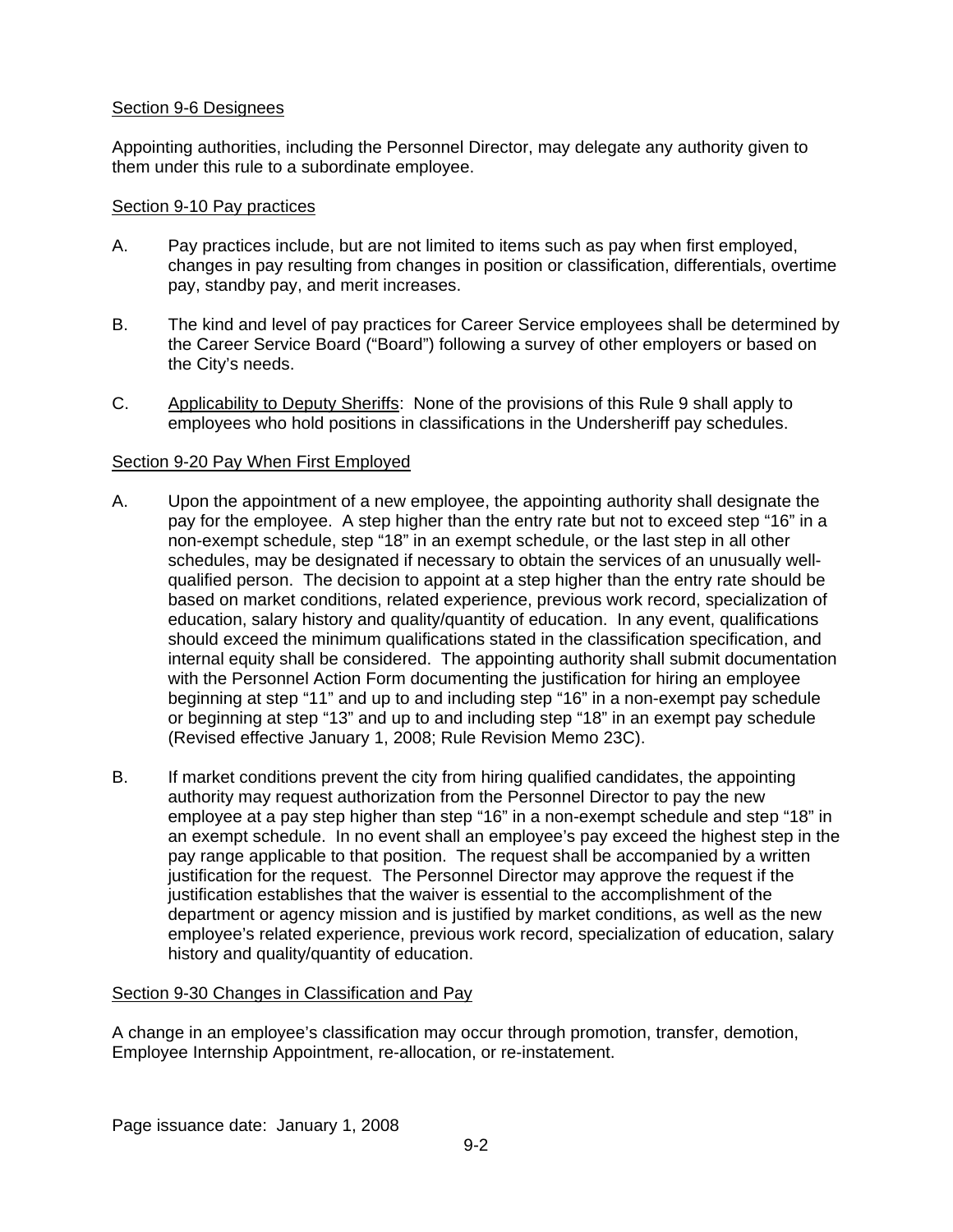# **RULE 13 PAY FOR PERFORMANCE**

(Effective January 1, 2006; Rules Revision Memo 2C; revised effective January 1, 2008; Rule Revision Memo 23C)

#### Purpose statement:

The purpose of this rule is to explain the Performance Enhancement Program and how the individual performance of Career Service employees is evaluated, reported and rewarded with merit increases, or merit payments.

#### Section 13-10 Definitions:

- A. Performance Improvement Plan ("PIP"): A document which may be used at any time during an employee's evaluation period to supplement the employee's PEP plan that may include, but is not limited to, levels of performance that must be achieved to obtain a successful rating, current performance deficiencies, support that may be provided by the department or agency, actions the employee must take to address the performance deficiencies, and a timeline for completion of the actions.
- B. Anniversary Date: The effective date of an employment appointment or a reemployment appointment to a full or part-time limited or unlimited position in the Career Service, whichever is later; or the effective date of a re-instatement appointment.
- C. Interim PEPR: A PEPR prepared prior to an employee's Merit date whenever an employee permanently changes supervisors, either by promotion, re-promotion, transfer, demotion, re-assignment, or other action*.*
- D. Merit Increase: Periodic increase to an employee's base rate of pay determined by an employee's PEP rating and current pay step.
- E. Merit Payment: Lump sum payment of one percent (1%) of an employee's current annual salary (before any applicable withholding) determined by the employee's PEP rating and current pay step. A merit payment will not increase an employee's base rate of pay.
- F. Merit Date: The date the employee's annual evaluation period concludes. For employees hired prior to January 1, 2008, it is the PEPR Evaluation End date they had as of December 31, 2007. For employees hired or re-hired on or after January 1, 2008, the Merit date will either be the sixteenth of the month in which the employee's anniversary date occurred or the first of the month following the employee's anniversary date, whichever date is closest after the anniversary date. Employees hired on the first or sixteenth of a month on or after January 1, 2008 will retain their date of hire as their Merit date.
- G. PEP Plan: The written plan that is provided to an employee setting forth the performance standards and measures against which an employee's performance is evaluated each year in an employee's PEPR.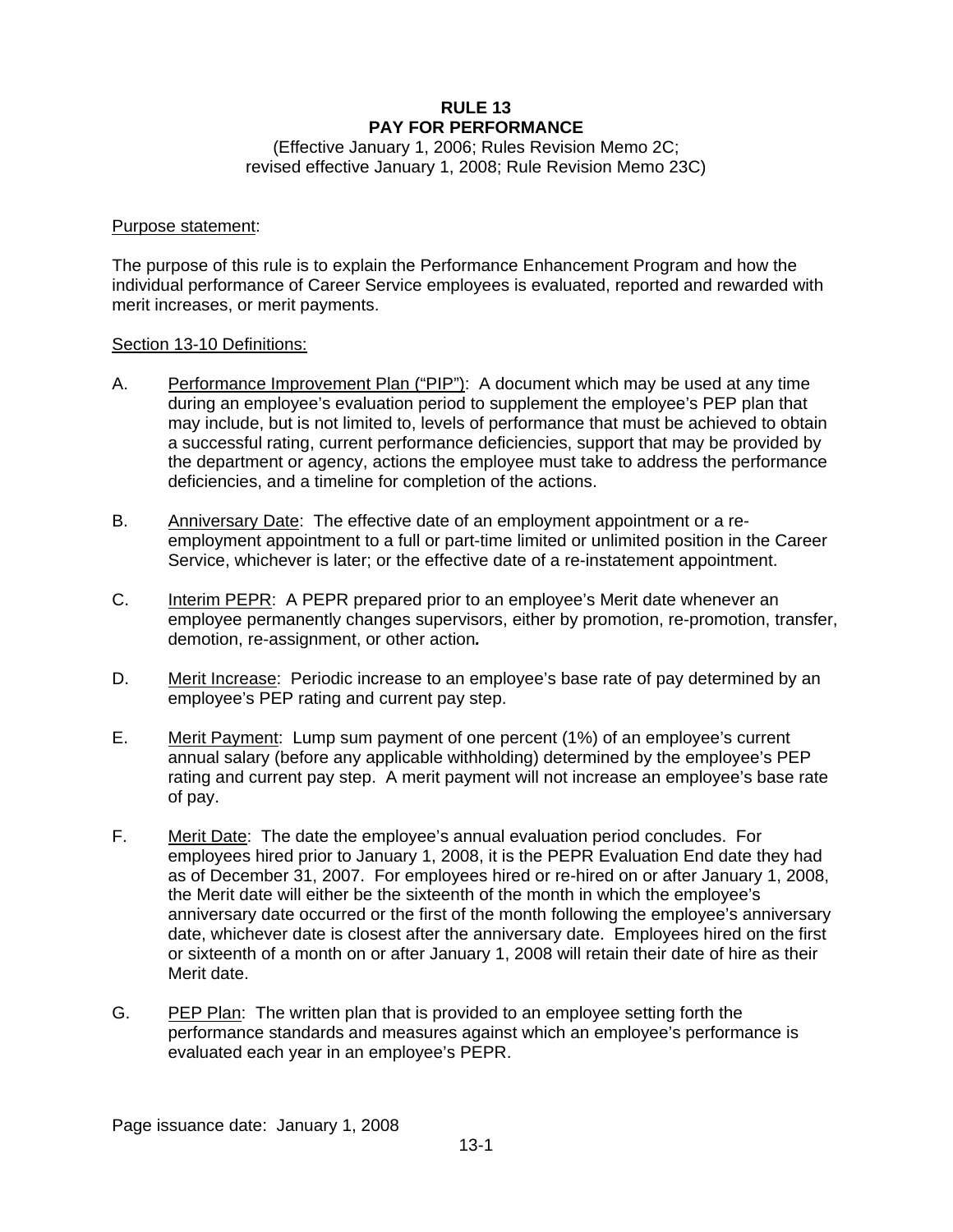- H. PEPR Due Date: Thirty calendar days after an employee's Merit date. If the PEPR Due date falls on a day the Career Service Authority ("CSA") is not open for business, it shall be construed to be the next working day.
- I. PEPR Review Date: The date an employee's PEPR is reviewed with an employee.
- J. Performance Enhancement Program (PEP): The performance evaluation system used by the City and County of Denver for Career Service employees.
- K. Performance Enhancement Program Report (PEPR): The report of an employee's performance evaluation that is provided to an employee each year by the employee's supervisor.
- L. Performance Rating: The rating that is included in an employee's PEPR which is either "exceptional," "successful" or "needs improvement."

### Section 13-20 Performance Enhancement Program

The purposes of the Performance Enhancement Program ("PEP") are to outline job expectations, establish performance standards and measures, encourage and support professional development, provide on-going performance feedback, and evaluate performance.

- A. Upon appointment to a position, or the assignment of substantially different duties, the employee's supervisor shall complete a PEP plan and review it with the employee.
- B. The PEP plan may be used as a basis for disciplinary action under Rule 16 DISCIPLINE if an employee's performance fails to comport with the standards set forth in the PEP plan.

### Section 13-30 PEP Process

### A. PEP Reporting Requirement

- 1. All employees, except those holding on-call positions, shall have their performance formally evaluated and rated once a year.
- 2. Each employee's performance rating shall be reflected in an official CSA Performance Enhancement Program Report ("PEPR") form, which shall be reviewed with the employee and submitted to CSA no later than thirty (30) calendar days after an employee's Merit date.
- 3. Documentation specifically detailing the reason(s) for an employee's performance rating shall be provided to CSA and the employee. Failure to provide such documentation to CSA shall result in the PEPR being returned to the appointing authority.
- 4. The PEPR and any supporting documentation shall be made a permanent part of the employee's official personnel record.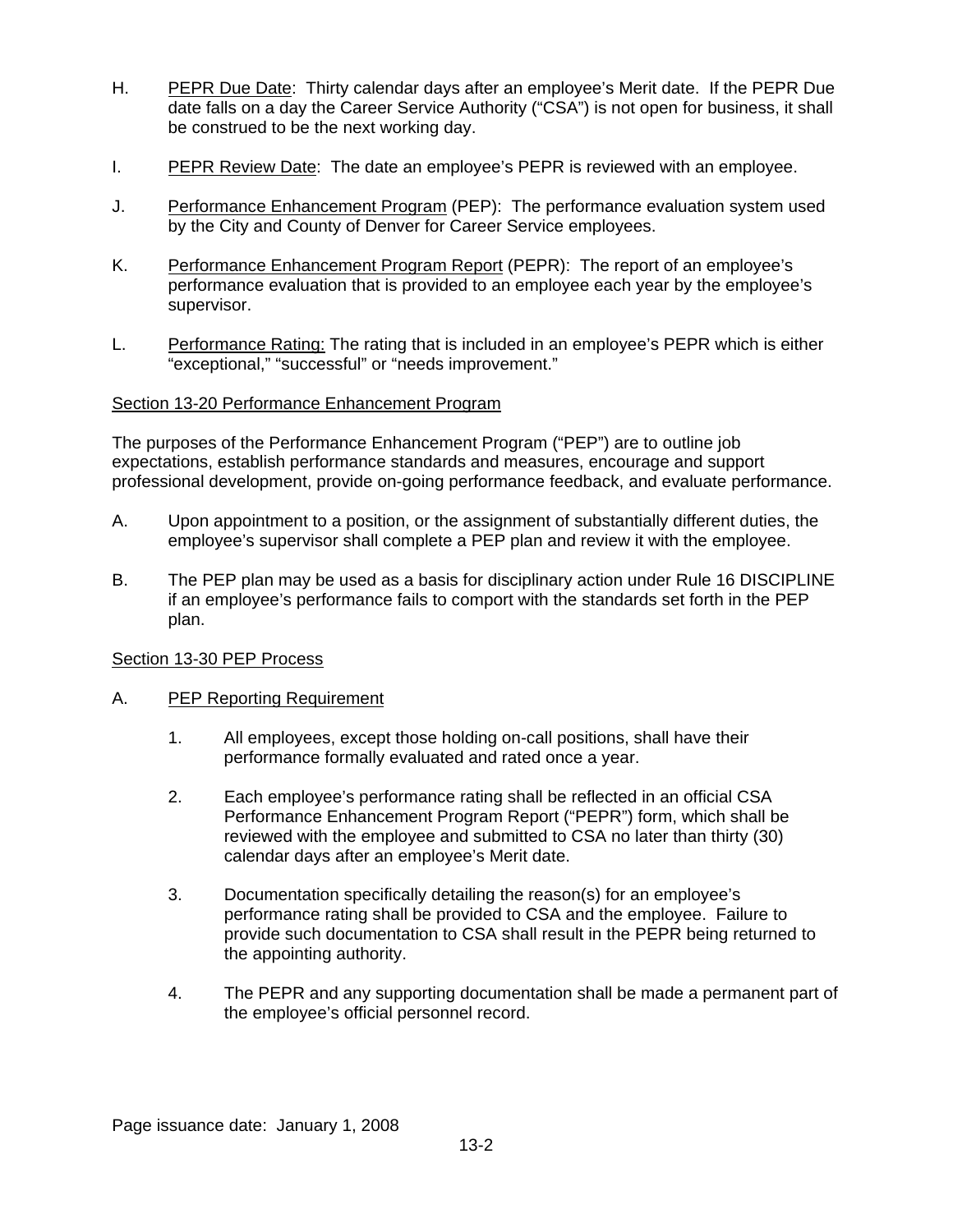# B. Interim PEPRs

- 1. Whenever an employee permanently changes supervisors, either by promotion, re-promotion, transfer, demotion, re-assignment, or other action, an interim PEPR shall be completed by the employee's former supervisor immediately preceding the change. When the employee's current supervisor terminates employment with the City, the next level manager will be responsible for completing the interim PEPR. This report shall cover the period from the last Merit date to the effective date of the transaction and shall be given to the receiving supervisor.
- 2. If an employee's supervisor or next level manager fails to complete an interim PEPR and submit to CSA within thirty (30) calendar days after the transaction date, a rating of "Successful" shall be granted for the relevant period.
- 3. The receiving supervisor shall prepare a PEPR for the period between the effective date of the interim PEPR and the Merit date. The overall performance rating should take into account the performance rating on the interim PEPR and the employee's current performance in proportion to the time spent in each assignment. Nothing herein shall prevent an employee from receiving an overall annual rating of "needs improvement," even if the interim PEPR was "successful" or "exceptional."

### C. Performance Ratings

An employee's overall performance shall be rated in an employee's PEPR as one of the following:

| Exceptional -       | Consistently surpassed performance standards.  |
|---------------------|------------------------------------------------|
| Successful -        | Consistently achieved performance standards.   |
| Needs Improvement - | Failed to meet critical performance standards. |

### Section 13-40 "Needs Improvement" Rating Procedure

- A. If an employee's annual performance rating is expected to be "Needs Improvement," the department or agency shall advise the employee of the expected rating a reasonable time in advance, but not less than seven (7) calendar days prior to the PEPR Review date, and shall allow representation at the meeting to review the PEPR in accordance with the provisions of Rule 15 CODE OF CONDUCT.
- B. If an employee's annual performance rating is "Needs Improvement," the employee will not be eligible for a merit increase or merit payment for that evaluation period unless the PEPR is more than thirty (30) calendar days late, in which case the provisions of Section 13-61 D Failure to File PEPR will determine the employee's eligibility for a merit increase.
- C. The employee shall be provided with a PIP no later than ten (10) calendar days after the PEPR Review date.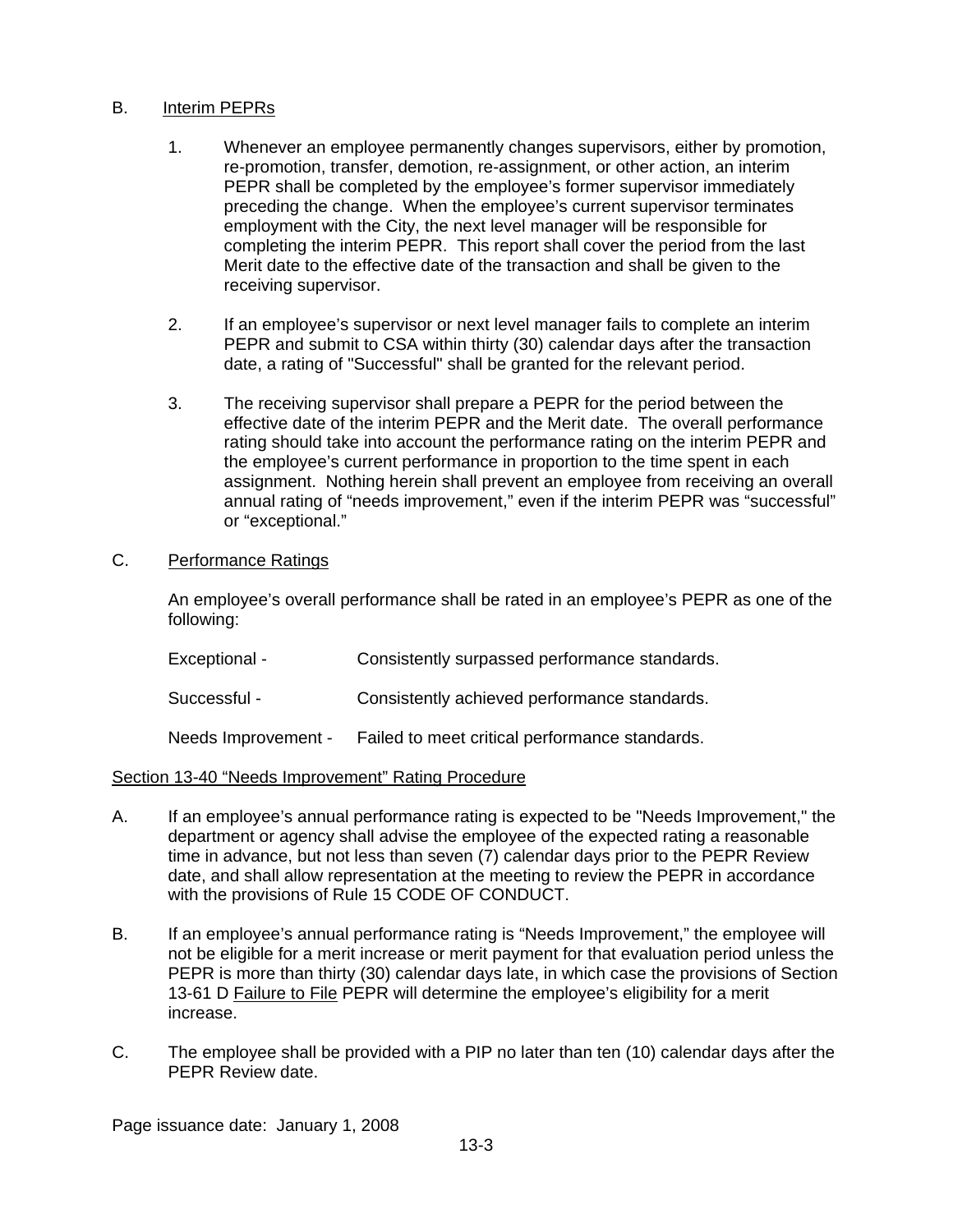# Section 13-50 Grievances and Appeals Relating to PEPRs

- A. An employee may grieve any performance rating pursuant to Rule 18 DISPUTE RESOLUTION.
- B. An employee may appeal a grievance of a "Needs Improvement" rating in accordance with Rule 19 APPEALS. Appeals of grievances of other ratings are not permitted.
- C. An employee may not grieve or appeal any other aspect of the Performance Enhancement Program.

# Section 13-60 Eligibility for Merit Increases and Merit Payments

- A. Eligibility for merit increases and merit payments is based on employee performance as measured by a PEPR. Employees who hold positions in classifications contained in the Undersheriff pay schedules are not eligible for merit increases or merit payments under this Rule 13.
- B. The amount of an employee's merit increase, if any, or an employee's eligibility for a merit payment, shall be based on an employee's overall annual performance rating reflected in the PEPR in accordance with the following table:

| <b>Performance</b><br>rating | From step 1 to<br>10 for non-<br>exempt and 1<br>to 12 for<br>exempt | From step 11 to<br>16 for non-<br>exempt and 13<br>to 18 for<br>exempt | Step 17 for non-<br>exempt and from<br>step 19 to 21 for<br>exempt | Step 18 for<br>non-exempt<br>and 22 for<br>exempt |
|------------------------------|----------------------------------------------------------------------|------------------------------------------------------------------------|--------------------------------------------------------------------|---------------------------------------------------|
| <b>Exceptional</b>           | 3 steps                                                              | 2 steps                                                                | 1 step                                                             | Merit payment                                     |
| <b>Successful</b>            | 2 steps                                                              | 1 step                                                                 | Merit payment                                                      | Merit payment                                     |
| <b>Needs</b><br>Improvement  | No increase                                                          | No increase                                                            | No increase                                                        | No increase                                       |

- C. No employee shall receive a merit increase that exceeds the highest rate of pay in the pay grade assigned to the employee's job classification.
- D. The funding for merit increases and merit payments is provided in the annual appropriation ordinance. The number of steps reflected in subsection 13-60 B may be adjusted from year to year. The award of merit increases and merit payments is contingent upon this annual appropriation being approved by City Council. In case of a conflict between ordinance and these rules, the ordinance will prevail.
- E. In the case of a declared fiscal emergency by the Mayor, and upon the request of the Mayor, there will be no merit increases or merit payments awarded for increments of at least one year. During the declared fiscal emergency appointing authorities, managers and supervisors shall complete PEPRs for employees, but no merit increases or merit payments will be awarded during this time.

13-61 Merit Date:

A. General Provision: If an employee is eligible to receive a merit increase or merit payment, it will be effective on the Merit date.